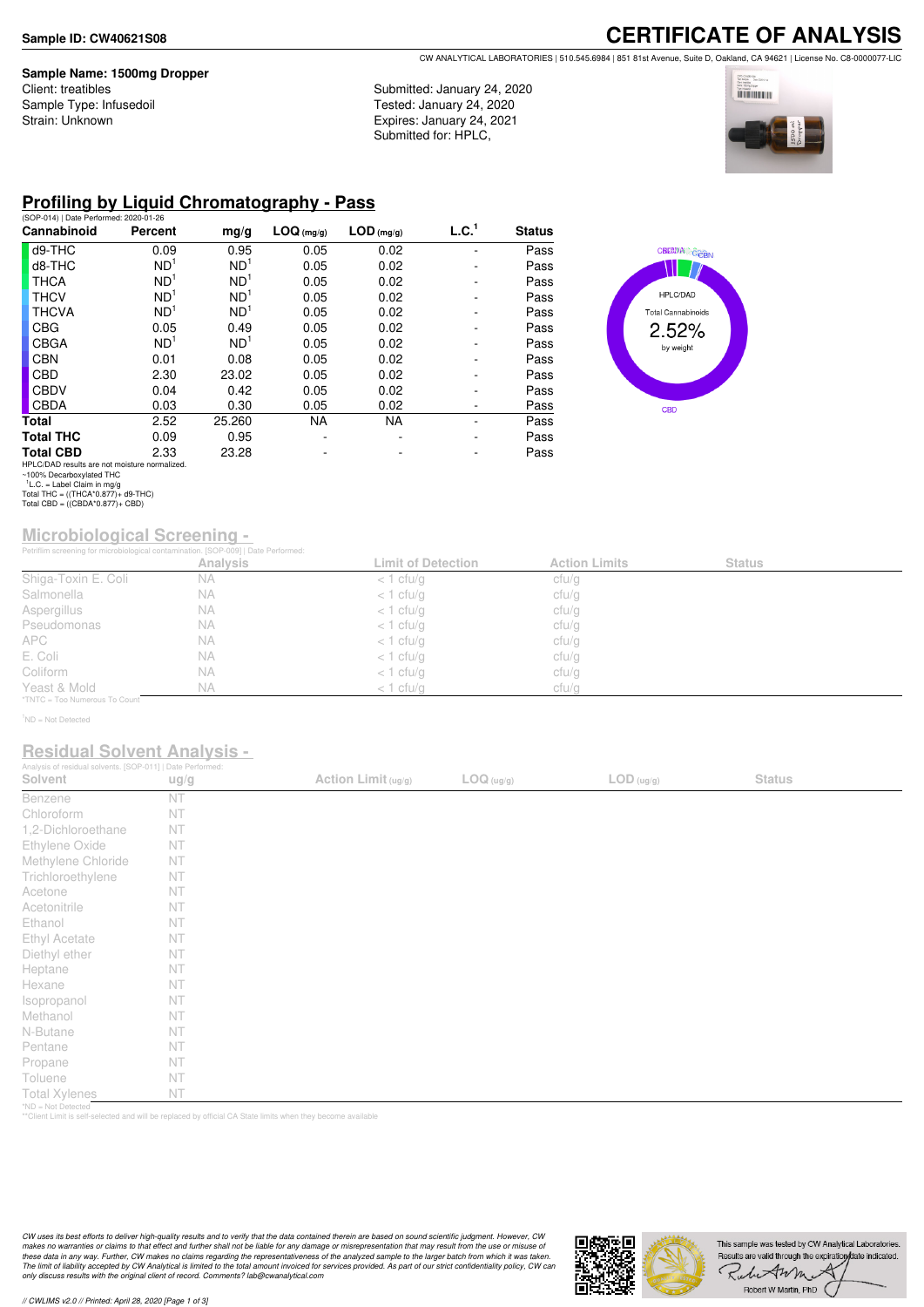**Sample Name: 1500mg Dropper** Client: treatibles Sample Type: Infusedoil Strain: Unknown

**CERTIFICATE OF ANALYSIS** CW ANALYTICAL LABORATORIES | 510.545.6984 | 851 81st Avenue, Suite D, Oakland, CA 94621 | License No. C8-0000077-LIC

Submitted: January 24, 2020 Tested: January 24, 2020 Expires: January 24, 2021 Submitted for: HPLC,



### **Chemical Residue Screening -**

| Targeted analysis of chemical residues. [SOP-017]   Date Performed:                                               | ug/g | $LOG (ug/g)$ <i>LOD</i> $(ug/g)$ <i>Action</i><br>Limit <sub>(ug/g)</sub> | <b>Status</b> |                        | ug/g              | $LOG (ug/g)$ LOD $(ug/g)$ Action | Limit <sub>(ug/g)</sub> | <b>Status</b> |
|-------------------------------------------------------------------------------------------------------------------|------|---------------------------------------------------------------------------|---------------|------------------------|-------------------|----------------------------------|-------------------------|---------------|
| Abamectin                                                                                                         | NT   |                                                                           |               | Fludioxonil            | NT                |                                  |                         |               |
| Acephate                                                                                                          | NT   |                                                                           |               | Hexythiazox            | NT                |                                  |                         |               |
| Acequinocyl                                                                                                       | NT   |                                                                           |               | Imazalil               | NT                |                                  |                         |               |
| Acetamiprid                                                                                                       | NT   |                                                                           |               | Imidacloprid           | NT                |                                  |                         |               |
| Aldicarb                                                                                                          | NT   |                                                                           |               | Kresoxim-methyl        | <b>NT</b>         |                                  |                         |               |
| Azoxystrobin                                                                                                      | NT   |                                                                           |               | Malathion              | NT                |                                  |                         |               |
| <b>Bifenazate</b>                                                                                                 | NT   |                                                                           |               | Metalaxyl              | NT                |                                  |                         |               |
| Bifenthrin                                                                                                        | NT   |                                                                           |               | Methiocarb             | NT                |                                  |                         |               |
| <b>Boscalid</b>                                                                                                   | NT   |                                                                           |               | Methomyl               | NT                |                                  |                         |               |
| Captan                                                                                                            | NT   |                                                                           |               | Mevinphos              | NT                |                                  |                         |               |
| Carbaryl                                                                                                          | NT   |                                                                           |               | Myclobutanil           | NT                |                                  |                         |               |
| Carbofuran                                                                                                        | NT   |                                                                           |               | Naled                  | NT                |                                  |                         |               |
| Chlorantraniliprole                                                                                               | NT   |                                                                           |               | Oxamyl                 | NT                |                                  |                         |               |
| Chlordane                                                                                                         | NT   |                                                                           |               | Paclobutrazol          | NT                |                                  |                         |               |
| Chlorfenapyr                                                                                                      | NT   |                                                                           |               | Parathion methyl       | <b>NT</b>         |                                  |                         |               |
| Chlorpyrifos                                                                                                      | NT   |                                                                           |               | PCNB                   | NT                |                                  |                         |               |
| Clofentezine                                                                                                      | NT   |                                                                           |               | Permethrin             | NT                |                                  |                         |               |
| Coumaphos                                                                                                         | NT   |                                                                           |               | Phosmet                | NT                |                                  |                         |               |
| Cyfluthrin                                                                                                        | NT   |                                                                           |               | Piperonyl butoxide     | NT                |                                  |                         |               |
|                                                                                                                   | NT   |                                                                           |               | Prallethrin            | NT                |                                  |                         |               |
| Cypermethrin<br>Daminozide                                                                                        | NT   |                                                                           |               | Propiconazole          | NT                |                                  |                         |               |
| Diazinon                                                                                                          | NT   |                                                                           |               | Propoxur               | NT                |                                  |                         |               |
| Dichlorvos                                                                                                        | NT   |                                                                           |               | Pyrethrin              | NT                |                                  |                         |               |
| Dimethoate                                                                                                        | NT   |                                                                           |               |                        | NT                |                                  |                         |               |
|                                                                                                                   | NT   |                                                                           |               | Pyridaben              | NT                |                                  |                         |               |
| Dimethomorph                                                                                                      | NT   |                                                                           |               | Spinetoram<br>Spinosad | NT                |                                  |                         |               |
| Ethoprophos                                                                                                       |      |                                                                           |               |                        |                   |                                  |                         |               |
| Etofenprox                                                                                                        | NT   |                                                                           |               | Spiromesifen           | NT                |                                  |                         |               |
| Etoxazole                                                                                                         | NT   |                                                                           |               | Spirotetramat          | NT                |                                  |                         |               |
| Fenhexamid                                                                                                        | NT   |                                                                           |               | Spiroxamine            | NT                |                                  |                         |               |
| Fenoxycarb                                                                                                        | NT   |                                                                           |               | Tebuconazole           | NT                |                                  |                         |               |
| Fenpyroximate                                                                                                     | NT   |                                                                           |               | Thiacloprid            | NT                |                                  |                         |               |
| Fipronil                                                                                                          | NT   |                                                                           |               | Thiamethoxam           | NT                |                                  |                         |               |
| Flonicamid<br>*ND = Not Detected                                                                                  | NT   |                                                                           |               | Trifloxystrobin        | NT                |                                  |                         |               |
| NT = Not Tested<br><b>Heavy Metals Profiling -</b><br>Analysis of Heavy Metals. [SOP-012]   Date Performed:       |      | ug/g                                                                      | LOG(ug/g)     | LOD(ug/g)              |                   | Action Limit (ug/g)              | <b>Status</b>           |               |
| Cadmium                                                                                                           |      |                                                                           |               |                        |                   |                                  |                         |               |
| Lead                                                                                                              |      |                                                                           |               |                        |                   |                                  |                         |               |
| Arsenic                                                                                                           |      |                                                                           |               |                        |                   |                                  |                         |               |
| Mercury                                                                                                           |      |                                                                           |               |                        |                   |                                  |                         |               |
| <sup>1</sup> ND = Not Detected                                                                                    |      |                                                                           |               |                        |                   |                                  |                         |               |
| <b>Water Activity -</b><br>Analysis to determine water activity   Date Performed:<br>Aw                           |      |                                                                           |               |                        | Action Limit (Aw) | <b>Status</b>                    |                         |               |
|                                                                                                                   |      |                                                                           |               |                        |                   |                                  |                         |               |
| <b>Foreign Material Analysis -</b><br>Analysis to determine whether foreign material is present   Date Performed: |      |                                                                           |               |                        |                   |                                  |                         |               |
| Analysis                                                                                                          |      |                                                                           |               |                        |                   | <b>Status</b>                    |                         |               |

CW uses its best efforts to deliver high-quality results and to verify that the data contained therein are based on sound scienting ideals. That may result from the use or missue of<br>makes no warranties or claims to that ef